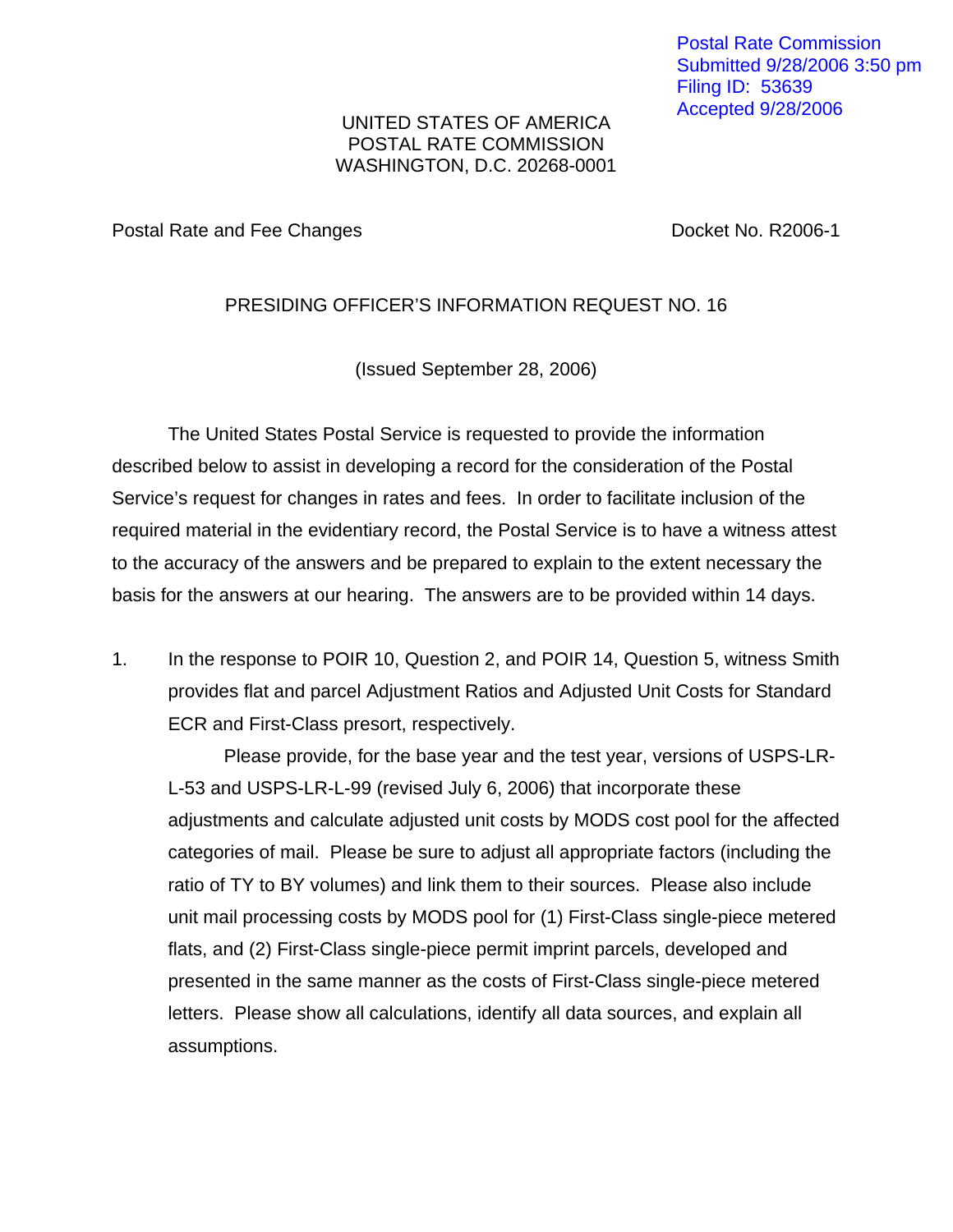- 2. POIR 14, Question 4, asked the Postal Service to develop a cost adjustment to account for the anticipated migration of single-piece (permit imprint) parcels to the proposed Business Parcel categories. The response does not provide one, citing the anomalously high cost of presort parcels and difficulty gauging the presort profile of the shifted volumes. Please develop and present a final cost adjustment for the anticipated migration using the adjusted unit cost for First-Class presort parcels developed by witness Smith in response to POIR 14, Question 5. Please also assume the same presort profile for parcels that is utilized in the rate design and (initial) revenue calculations, as shown in USPS-LR-L-129, WP-FCM-5c (revised August 24, 2006). To be consistent with the response to PSA/USPS-T32-17, utilize the unit cost of First-Class single-piece permit imprint parcels provided in the response to Question 1 of this POIR. Please make any further necessary assumptions, provide explanations for the assumptions made, show all calculations, and identify all data sources.
- 3. Please refer to the response to POIR 7, Question 1, USPS-LR-L-129, WP-FCM-5c (revised August 24, 2006), and the response to POIR 14, Question 2.
	- a. The response to POIR 14, Question 2, states that "there would be an incentive to keep the pieces at exactly 2 ounces or lighter than 2 ounces rather than exceed 2 ounces. There are no data to make an adjustment for changes in behavior to avoid either the nonmachinable surcharge or the additional ounce postage." Please confirm that this means that the Postal Service's position is that First-Class business parcels weighing between 1 and 2 ounces will pay the nonmachinable surcharge. If not confirmed, please explain.
	- b. Please confirm that the percentages of business parcels that will pay the nonmachinable surcharge (currently 3 percent of parcels from single-piece and 58 percent of parcels from presort) should be corrected to reflect the percentages of parcels weighing less than 2 ounces (about 19 percent of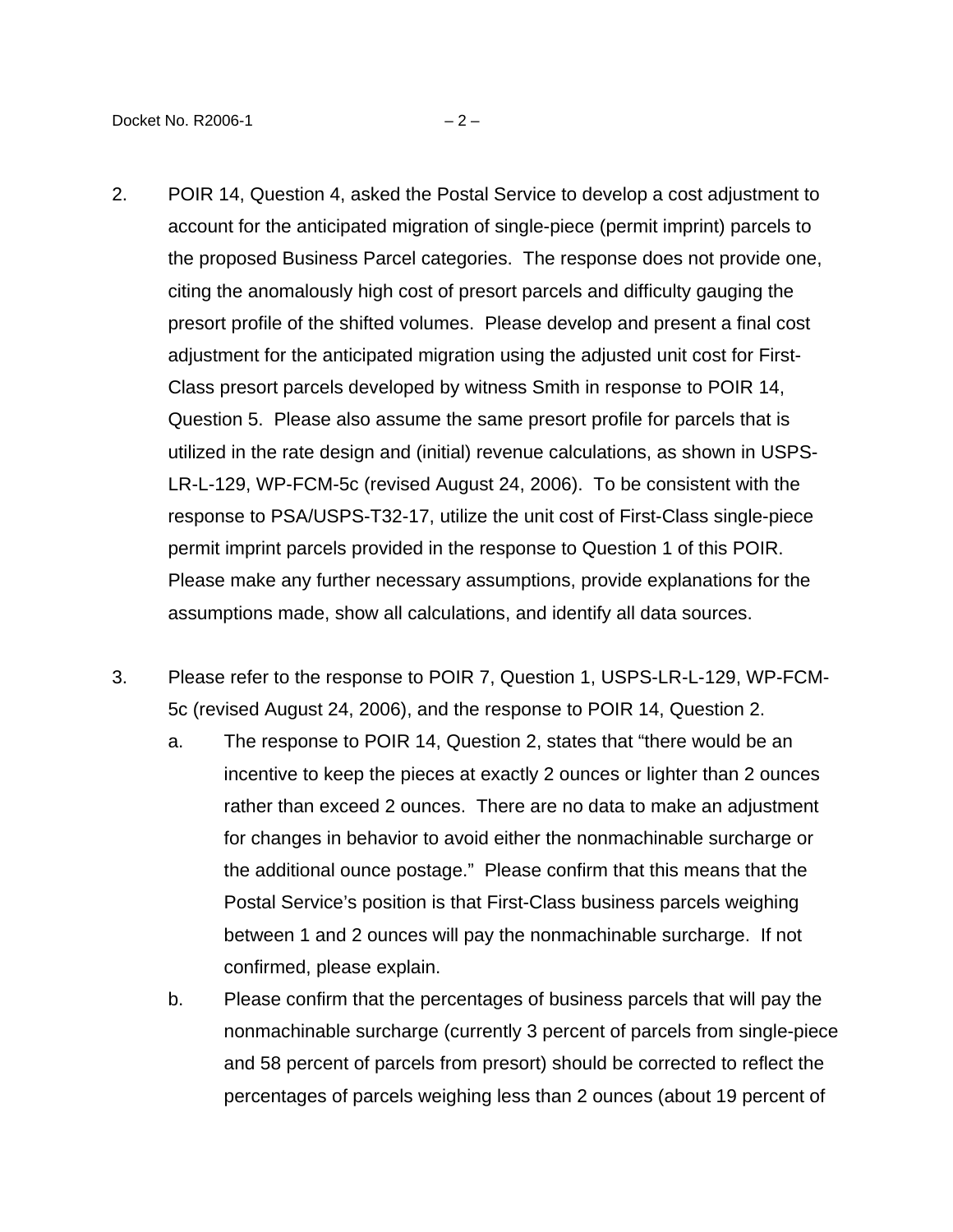single-piece and about 73 percent of presort). If confirmed, please provide a revised copy of USPS-LR-L-129 that includes this correction. If not confirmed, please explain.

- 4. Please refer to USPS-LR-L-52, revised August 22, 2006, and USPS LR-L-98, revised August 22, 2006.
	- a. In the worksheet TYPBack.USPS.XLS, it appears that the costs used to calculate the class-specific piggyback factors are not using the revised rollforward costs as filed by witness Waterbury on August 16, 2006 as USPS-LR-L-165 through 167. Please provide a revised TYPBack.USPS.XLS worksheet using the revised rollforward costs.
	- b. In the worksheet TYPBack.finaladj.USPS.XLS, it appears that the costs used to calculate the class-specific piggyback factors for final adjustments are not using the revised rollforward costs as filed by witness Waterbury on August 16, 2006 as USPS-LR-L-165 through 167. Please provide a revised TYPBack.FinalAdj.USPS.XLS worksheet using the revised rollforward costs.
	- c. In the worksheet TYPBack.PRC.XLS, it appears that the costs used to calculate the class-specific piggyback factors are not using the revised rollforward costs as filed by the Postal Service on August 16, 2006 as USPS-LR-L-168, LR-L-169 1 and LR-L-169 2. Please provide a revised TYPBack.PRC.XLS worksheet using the revised rollforward costs.
	- d. In the worksheet TYPBack.finaladj.PRC.XLS, it appears that the costs used to calculate the class-specific piggyback factors for final adjustments are not using the revised rollforward costs as filed by the Postal Service on August 16, 2006 as USPS-LR-L-168, LR-L-169 1 and LR-L-169 2. Please provide a revised TYPBack.finaladj.PRC.XLS worksheet using the revised rollforward costs.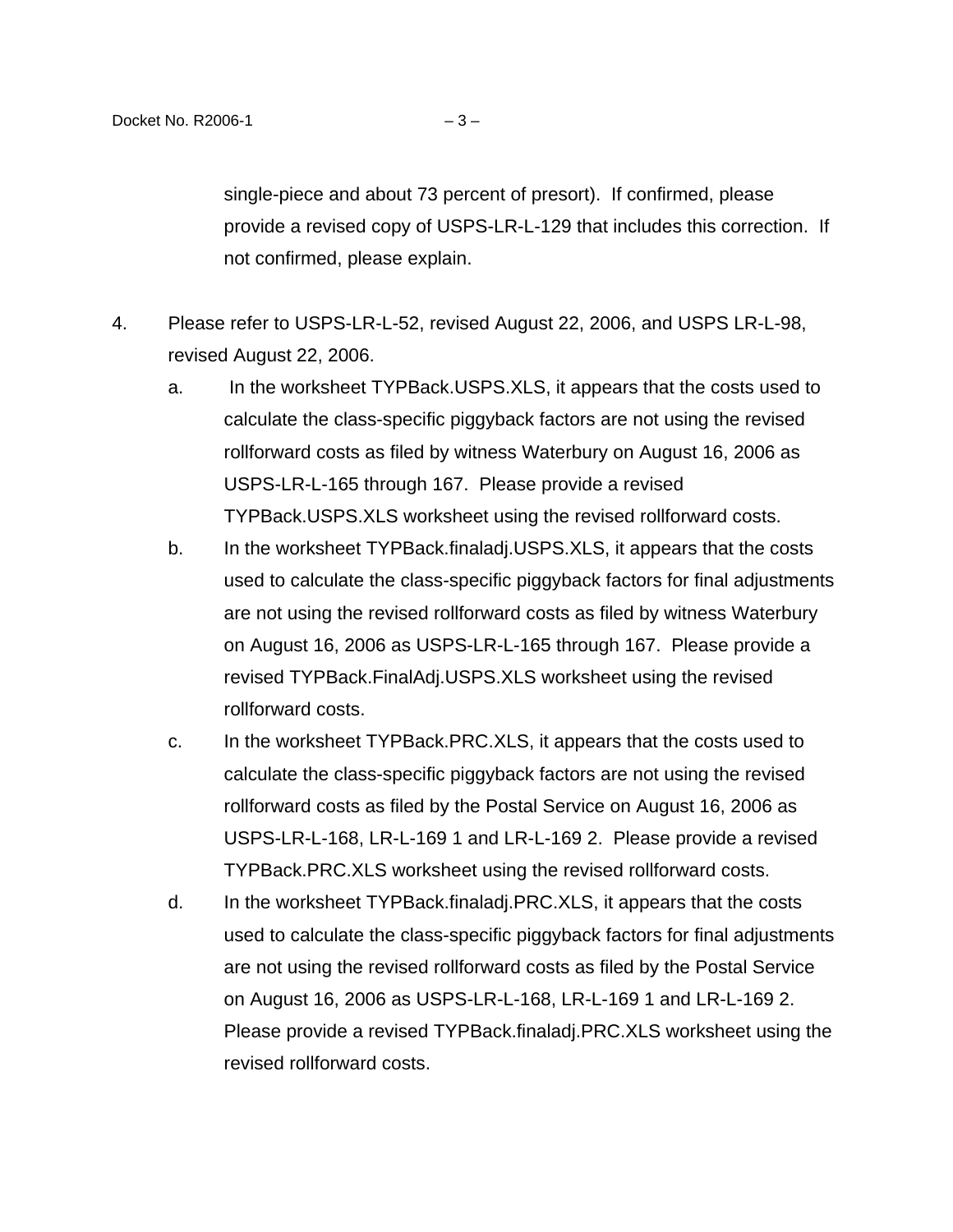- 5. Please refer to USPS-LR-L-59, revised August 24, 2006, and USPS-LR-L-111, revised August 17, 2006.
	- a. In the worksheet Finaladjustments2008-USPS.XLS, specifically tab "roll forward", it appears that the costs are not the revised roll forward costs as filed by witness Waterbury on August 16, 2006 as USPS-LR-L-165 through 167. Please provide a revised Finaladjustments2008-USPS.XLS worksheet using the revised rollforward costs.
	- b. In the worksheet Final Adjustments2008-PRC.XLS, specifically tab "roll forward", it appears that the costs are not the revised rollforward costs as filed by the Postal Service on August 16, 2006 as USPS-LR-L-168, LR-L-169 1 and LR-L-169 2. Please provide a revised Final Adjustments2008- PRC.XLS worksheet using the revised rollforward costs.
	- c. Additionally, please include, in both Final Adjustments2008-USPS.XLS and Final Adjustments2008-PRC.XLS, the revised piggyback factors that are provided in the answer to the previous question above.
- 6. Please provide revised "D" reports (Exhibit USPS-10M), for both the USPS and PRC versions, which include the revised final adjustments provided in response to the previous question.
- 7. The Office of Personnel Management announced that the average increase in the Federal Employees Health Benefits Program (FEHBP) will be 1.8 percent. See [www.opm.gov/whatsnew/index.aspx](http://www.opm.gov/whatsnew/index.aspx). The announcement stated that approximately 63 percent of FEHBP enrollees will not have a premium increase and another 15 percent will experience an increase of 5 percent or less.

Postal Service witness Loutsch in his testimony, USPS-T-6 revised at page 37, says that FEHBP premiums are estimated to rise 7 percent in January, 2007, before the impact of employee health plan changes and that is what he used to estimate the increase in health benefit costs. What effect would use of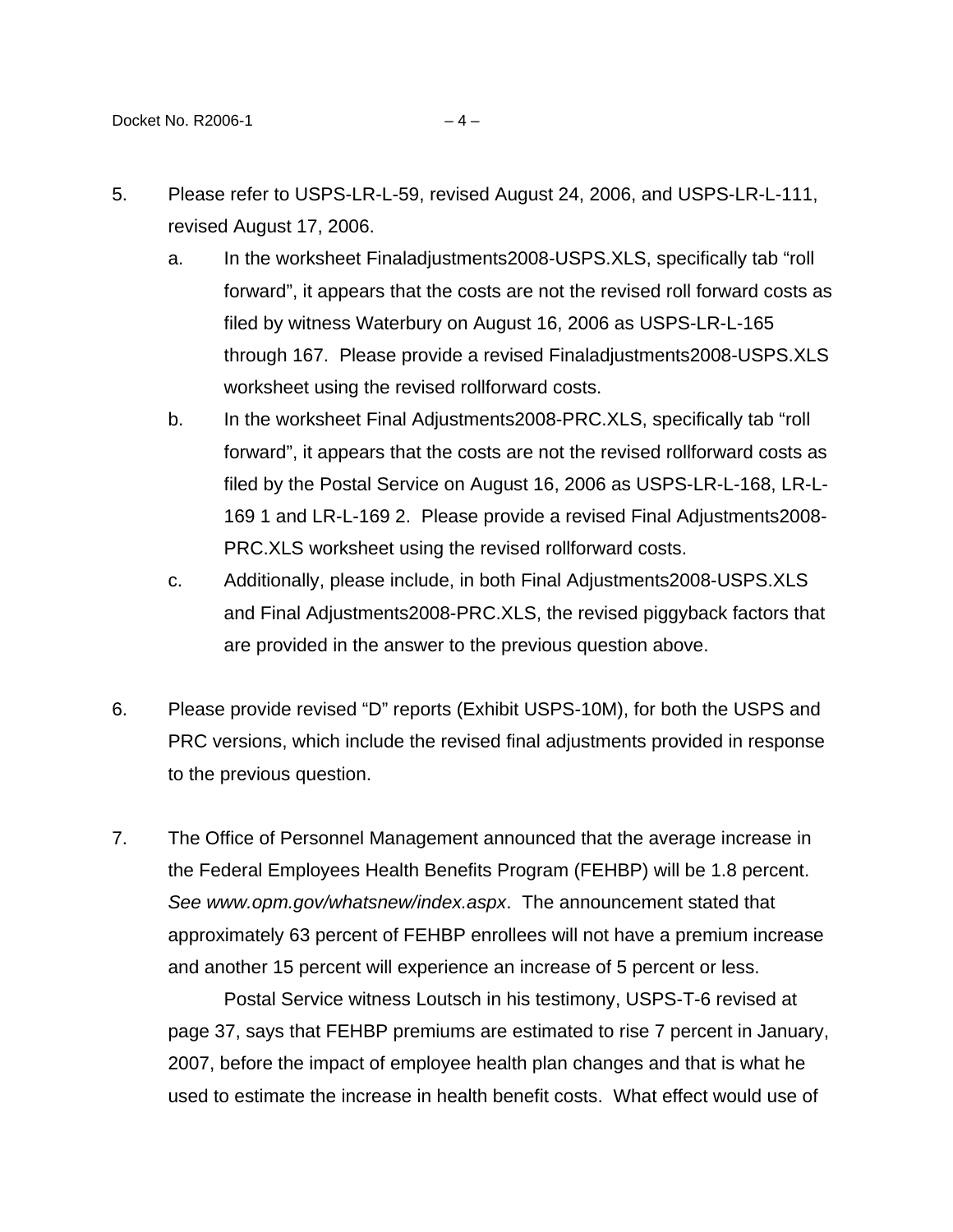the 1.8 percent figure have on Postal Service estimates for health benefits costs in FY 2007 and the test year?

- 8. Please refer to witness Thress's response to POIR 9, Question 1, where he acknowledged that the rates he used for forecasting Outside County Periodicals TYAR volumes were not the same as the rates proposed by the Postal Service for Outside County Periodicals. The resulting TYAR revenue calculated by witness Tang using the proposed rates and the above-mentioned volume forecast is, therefore, inaccurate. Please provide amended Outside County workpapers (USPS-LR-L-126) which calculate revenue that reflects a new volume forecast consistent with Postal Service proposed rates. Please compare your result with USPS-LR-L-174 (Workpapers of witness O'Hara, USPS-T-31, Filed August 25, 2006) for Outside County Periodicals, and make appropriate adjustments to arrive at a single, consistent result.
- 9. Please refer to: (1) USPS-LR-L-130 "Negotiated Service Agreements Spreadsheets (Taufique)" and (2) USPS-LR-L-174 "Workpapers of Witness O'Hara," filed August 25, 2006.
	- a. Please provide the NSA adjustments made to the revenue of First-Class automation letters, Standard regular and Standard ECR mail categories separately for FY 2006 Before Rates, FY 2007 Before Rates, TY 2008 Before Rates, FY 2007 After Rates, and TY 2008 After Rates. Please present the NSA revenue adjustments the same way as the NSA volume adjustments are shown in USPS-LR-L-174. Please show step-by-step how the NSA volume and revenue adjustments are calculated for the above mail categories and years. Please ensure that the final values of the NSA adjustments are not hard coded but are electronically linked to their source.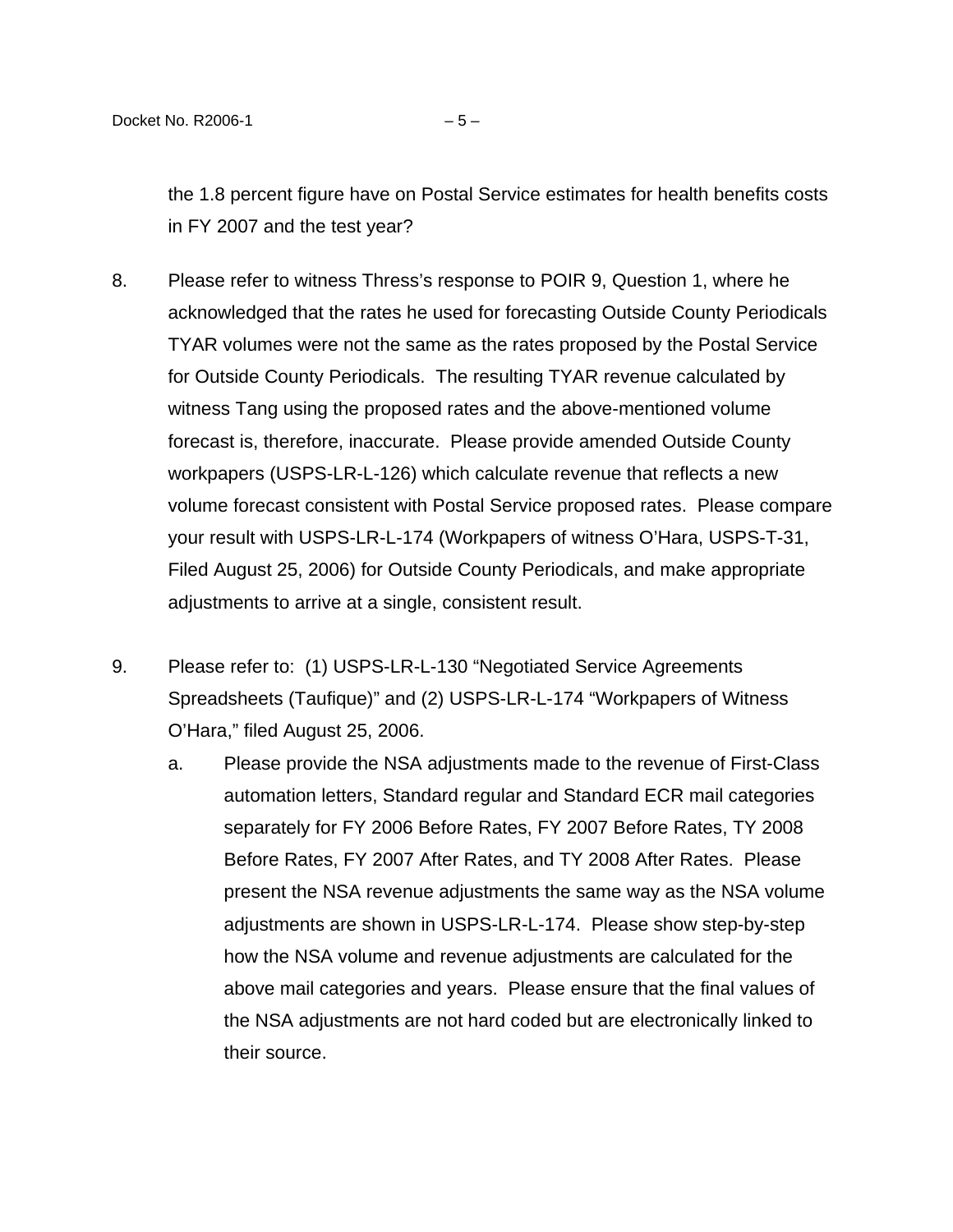- b. If the process of answering question (a) results in changes to USPS-LR-L-130 and USPS-LR-L-174, please provide copies of the revised library references.
- 10. Please refer to: (1) USPS-LR-L-129 "First-Class Mail Rate Design Spreadsheets (Taufique)," revised August 24, 2006, and (2) USPS-LR-174 "Workpapers of Witness O'Hara," filed August 25, 2006.

In the sheet "Prcl Presrt Assump. Reverse" of USPS-LR-L-129, witness Taufique calculates the adjustments to 2007 AR and 2008 TYAR volume and revenue of First-Class single-piece and presort letter categories that he thinks are necessary for reversing his initial assumption that 36 percent of single-piece and 100 percent of presort parcels will shift to the new proposed First-Class business parcels category. The reversal includes adjustments to the volume and revenue of single-piece and presort letter categories, calculated initially in the sheet "Rev. FY08BR&FY08AR" of USPS-LR-L-129.

It appears that witness Taufique's revenue adjustments are incorrect because in his calculations he did not use the Revenue Adjustment Factors (RAFs) from the 2005 Billing Determinants. This is inconsistent with the originally calculated revenue to which the adjustments are applied. The original revenue calculations in the sheet "Rev. FY08BR&FY08AR" of USPS-LR-L-129 correctly include the application of the 2005 RAFs.

a. Please confirm that the 2007 AR and 2008 TYAR revenue figures for First-Class single-piece and presort letter categories calculated in the sheet "Rev. FY08BR&FY08AR" and adjusted in the sheet "Prcl Presrt Assump. Reverse" of USPS-LR-L-129 are incorrect. These incorrect after-rates revenue figures have been reported in Exhibit USPS-31B and the following four spreadsheets of USPS-LR-L-174: (1) "AR 2007 Vol & Rev;" (2) "AR 2007 Rev & Cost;" (3) "AR 2008 Vol & Rev;" and (4) "AR 2008 Rev & Cost."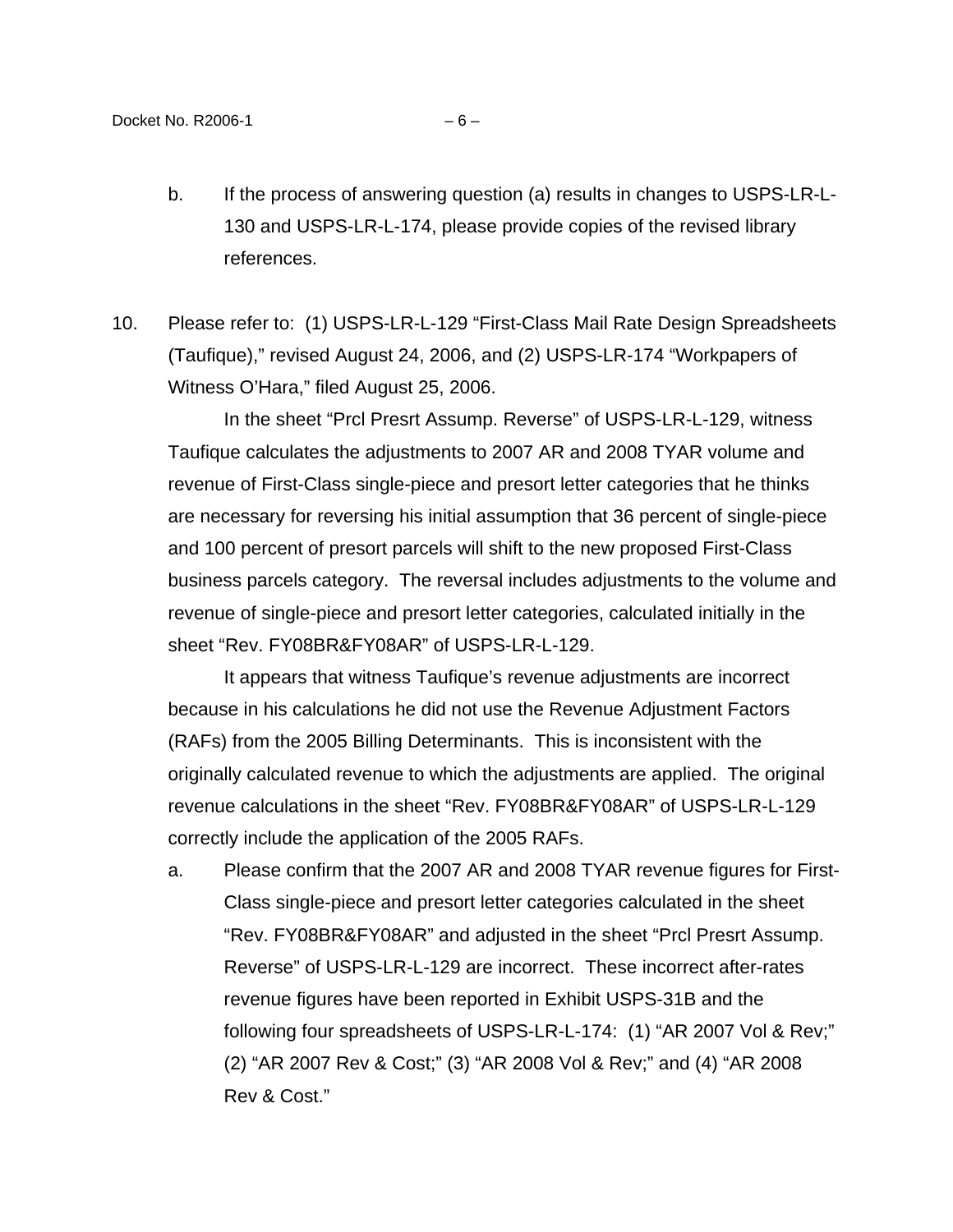- b. Please formulate and articulate clearly one and only one assumption regarding the redistribution to rate categories of First-Class after-rates volumes that result from the proposed new shape-based classification. Please describe the anticipated revenue and cost implications of the assumption. Please recalculate after-rates revenue for First-Class Mail to reflect the assumption. The calculated revenue should show the effects of the assumption at the rate category level, not just as a bottom line adjustment. The format should be similar to WP-FCM-11a and 11b from the sheet "Rev. FY08BR&FY08AR" of USPS-LR-L-129.
- c. Please revise USPS-LR-L-129 to show step-by-step how the First-Class 2007 AR and 2008 TYAR revenues are calculated. Please ensure that the First-Class revenue figures calculated in USPS-LR-L-129 agree with those reported in USPS-LR-L-174 and exhibits USPS-31A through USPS-31C.
- 11. Please refer to: (1) USPS-LR-L-129 "First-Class Mail Rate Design Spreadsheets (Taufique)," revised August 24, 2006, and (2) USPS-LR-L-174 "Workpapers of Witness O'Hara," filed August 25, 2006.
	- a. Please confirm that the First-Class single-piece letter TYBR postage revenue figure of \$18,203,589 (000), pasted (hard coded) by witness O'Hara in the sheet "BR 2008 Vol & Rev" of USPS-LR-L-174, does not agree with the single-piece letter TYBR postage revenue figure of \$18,130,005 (000), calculated by witness Taufique in the sheet "Rev. FY08BR&FY08AR" of USPS-LR-L-129. Please confirm that the figure calculated by witness Taufique is about \$74 million lower then the figure reported by witness O'Hara. Finally, please confirm that the figure pasted by witness O'Hara in USPS-LR-L-174 is the correct postage revenue figure and the figure calculated by witness Taufique in USPS-LR-L-129 is incorrect. If any part of the question is not confirmed, please explain fully.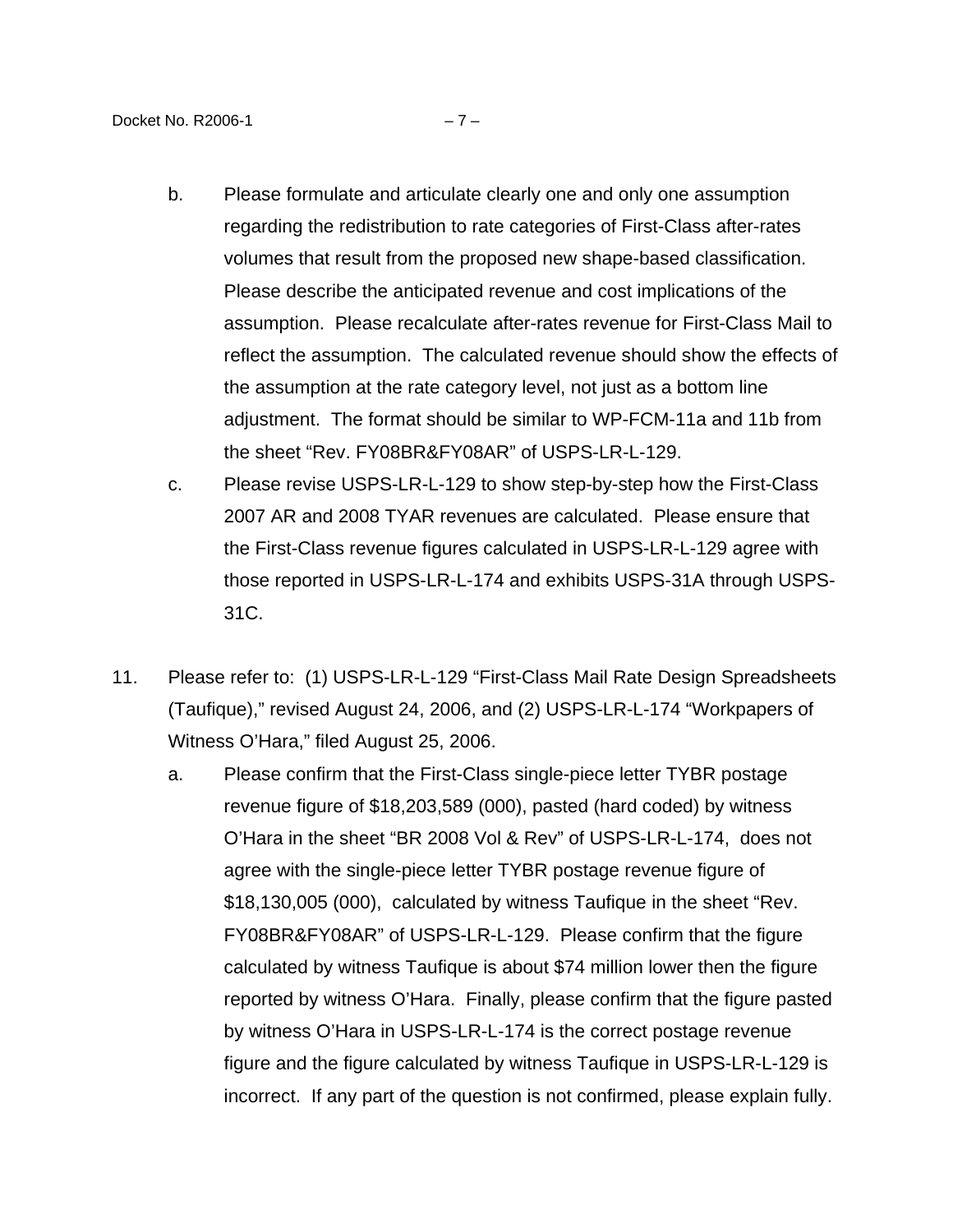Please show step-by-step how the pasted postage revenue figure of \$18,203,589 (000) in USPS-LR-L-174 is calculated.

b. Please add six summary tables to USPS-LR-L-129, one for each of the following years: BY 2005, FY 2006 Before Rates, FY 2007 Before Rates, TY 2008 Before Rates, FY 2007 After Rates, and TY 2008 After Rates. Each table should show the annual volume, postage revenue, fees, and total revenue for the following First-Class mail categories: (1) single-piece letters, flats and parcels; (2) presort letters, flats and parcels; (3) automation letters, flats and parcels; (4) single-piece cards; (5) presort cards; and (6) automation cards. The tables should also show the NSA volume and revenue adjustments of First-Class workshared letters, flats and parcels. Please provide the sources of volumes and fees and show step-by-step how the postage revenue and the NSA volume and revenue adjustments are calculated for the above mail categories and years. Please ensure that the final values of volume, postage revenue, fees and NSA adjustments are not hard coded but are electronically linked to their source. Finally, please make sure that the figures of volume, postage revenue, fees, and NSA adjustments in the above six tables agree with those shown in the summary tables for the corresponding years in USPS-LR-L-174. Below is a template for the requested six tables: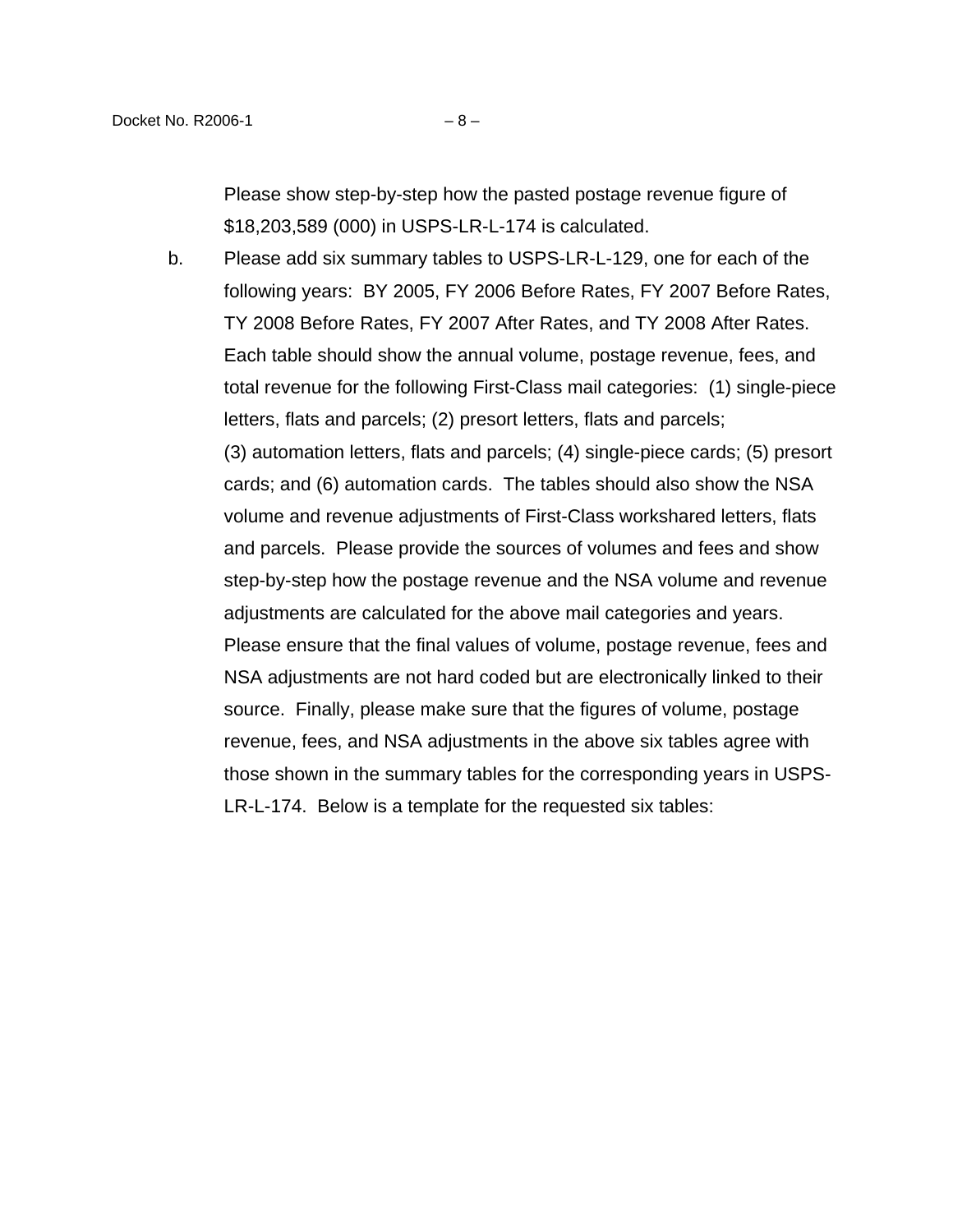|               |                                              | Year    |         |      |               |
|---------------|----------------------------------------------|---------|---------|------|---------------|
|               | <b>First-Class Mail Categories</b>           | Postage |         |      | Total         |
|               |                                              | Volume  | Revenue | Fees | Revenue       |
|               |                                              | (1)     | (2)     | (3)  | $(4)=(2)+(3)$ |
| (a)           | Single-Piece Letters, Flats and Parcels      |         |         |      |               |
| (b)           | <b>Presort Letters, Flats and Parcels</b>    |         |         |      |               |
| (c)           | <b>Automation Letters, Flats and Parcels</b> |         |         |      |               |
| $(d)=(b)+(c)$ | Total Presort or Workshared Pieces w/o NSA   |         |         |      |               |
| (e)           | <b>NSA Adjustment</b>                        |         |         |      |               |
| (f)=(d)+(e)   | Total Presort or Workshared Pieces w/ NSA    |         |         |      |               |
| $(g)=(a)+(f)$ | <b>Total Letters, Flats and Parcels</b>      |         |         |      |               |
| (h)           | <b>Single-Piece Cards</b>                    |         |         |      |               |
| (i)           | <b>Presort Cards</b>                         |         |         |      |               |
| (i)           | <b>Automation Cards</b>                      |         |         |      |               |
| $(k)=(i)+(j)$ | <b>Total Presort or Workshared Cards</b>     |         |         |      |               |
| (l)=(h)+(k)   | <b>Total Cards</b>                           |         |         |      |               |
| $m=(g)+(1)$   | <b>Total First-Class Mail</b>                |         |         |      |               |

## **Docket R2006-1: First-Class Mail -Summary of Volume and Revenue (In Thousands)**

- 12. Please refer to: (1) USPS-LR-L-174 "Workpapers of Witness O'Hara," filed August 25, 2006; (2) Exhibit USPS-31A "Summary of Estimated TYBR Finances (O'Hara)," revised August 25, 2006; (3) Exhibit USPS-31B "Summary of Estimated TYAR Finances (O'Hara)," revised August 25, 2006; (4) Exhibit USPS-31C "Summary of Estimated Revenues, Interim Fiscal Years 2007BR and 2007AR (O'Hara)," revised August 25, 2006; (5) Exhibit USPS-6A "Statements of Revenue and Expense (Loutsch)," revised July 31, 2006; and (6) Exhibit USPS-6D "Mail and Special Services Revenue, Fiscal Year 2005–Test Year (Loutsch)," revised July 31, 2006.
	- a. Please confirm that the individual revenue entries in the second column "TYBR Revenue" of Exhibit USPS-31A add up to the 2008 TYBR total revenue figure of \$73,632,163 (000), which is different from the pasted (hard coded) figure of \$73,580,134 (000).
	- b. Please confirm that the following five different numbers currently exist in the record for 2008 TYBR total revenue: (1) \$75,779,424 (000) in the column numbered 2; (2) \$75,674,351(000) in the column numbered 4 of the sheet "BR 2008 Vol & Rev" in USPS-LR-L-174; (3) \$73,580,134 (000) in the sheet "BR 2008 Rev & Cost" of USPS-LR-L-174; (4) \$73,632,163 (000) in Exhibit USPS-31A; and (5) \$73,568 (000,000) in Exhibits USPS-6A and USPS-6D.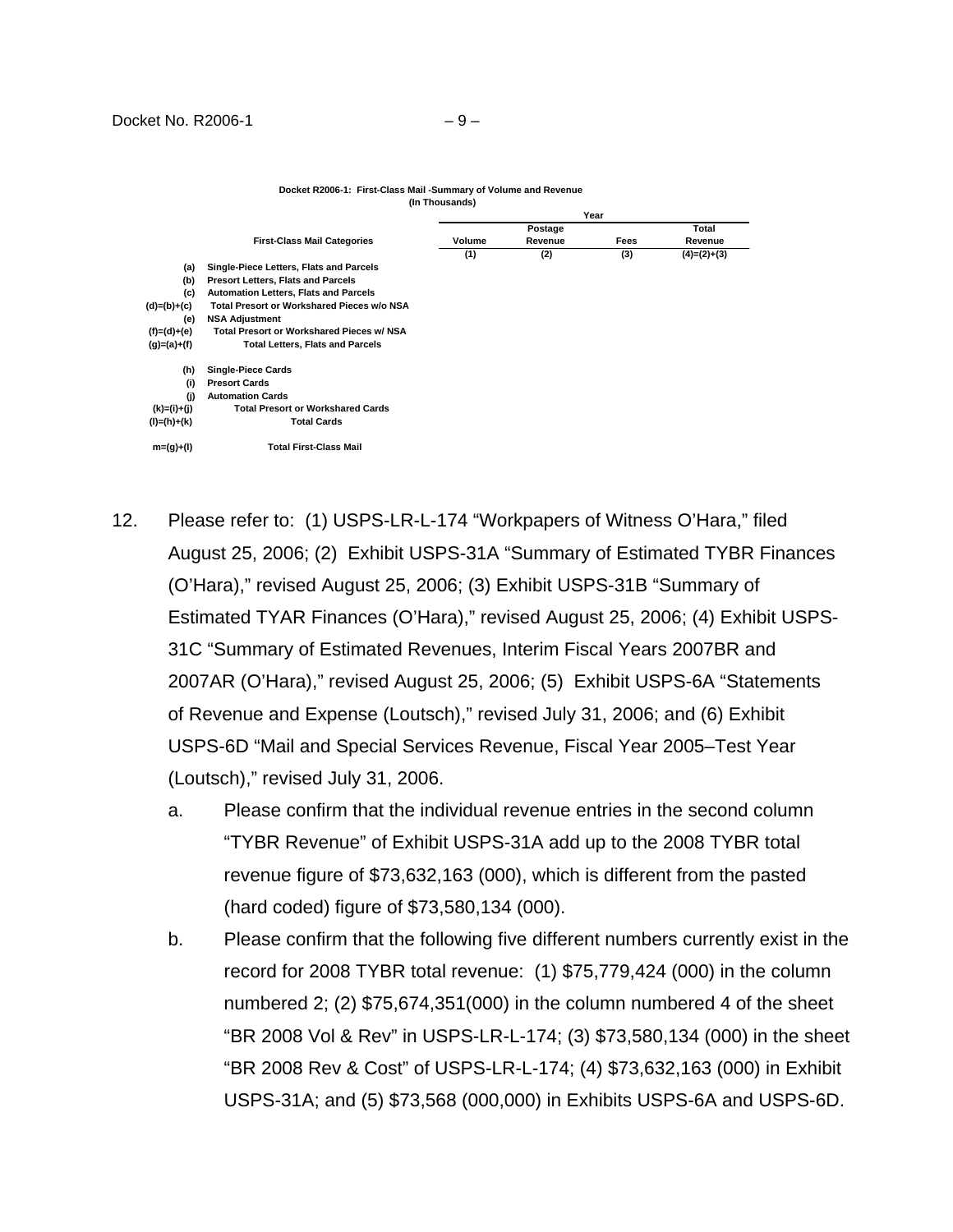- c. If (a) and (b) above are confirmed, please revise USPS-LR-L-174 and Exhibits USPS-31A, USPS-6A and USPS-6D, as well as any other relevant document, as needed, in order to produce one and only one estimate of 2008 TYBR total revenue that is consistent with the record. Please show step-by-step how 2008 TYBR total revenue is calculated. Please ensure that the mail category and special service revenue entries in all spreadsheets of USPS-LR-L-174 are electronically linked to the workpapers of pricing witnesses or provide detailed citations to the sources. Make sure that the figures in the workpapers of pricing witnesses agree with the revenue entries in all spreadsheets of USPS-LR-L-174.
- d. Please refer to the following six spreadsheets in USPS-LR-L-174: (1) "BY 2005 Vol \$ Rev;" (2) "BR 2006 Vol \$ Rev;" (3) "BR 2007 Vol \$ Rev;" (4) "BR 2008 Vol \$ Rev;" (5) "AR 2007 Vol \$ Rev;" and (6) "AR 2008 Vol \$ Rev." These spreadsheets are designed so that the calculated total revenue in columns (2) and (4) are equal. Both columns contain the same information—postage and fees of mail and special services. Column (2) contains postage plus unallocated fees and column (4) shows postage plus allocated fees to mail categories. Please confirm that in the following four spreadsheets, from the above six, the calculated total revenue figures in columns (2) and (4) are not the same:

(1) "BY 2005 Vol \$ Rev;" (2) "BR 2006 Vol \$ Rev;"

(3) "BR 2008 Vol \$ Rev;" and (4) "AR 2008 Vol \$ Rev." If the above is confirmed, please correct the four spreadsheets so that the calculated total revenue in columns (2) and (4) are equal.

e. Please confirm that the FY 2005 (base year) actual total revenue calculated by witness O'Hara in the sheet "BY 2005 Vol & Rev" of USPS-LR-L-174 does not agree with the FY 2005 actual total revenue reported by witness Loutsch in Exhibits USPS-6A and USPS-6D. If the above is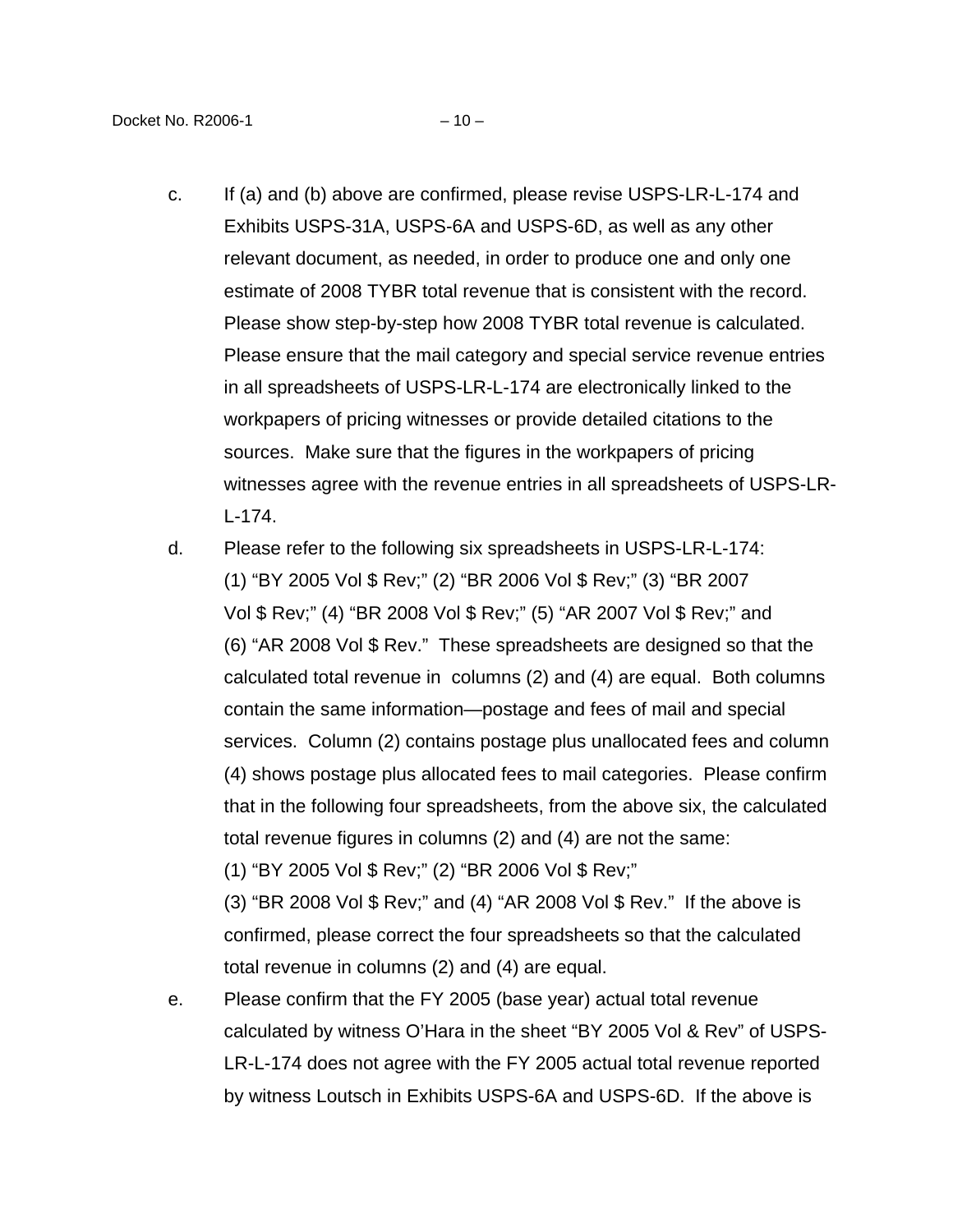confirmed, please revise sheet "BY 2005 Vol & Rev" of USPS-LR-L-174 and Exhibits USPS-6A and USPS-6B, if needed, so that the actual revenue figures for the individual mail and special services as well as the calculated total revenue for BY 2005 agree in all three documents. Please show step-by-step how BY 2005 total revenue is calculated.

- f. Please confirm that the 2008 TYAR total revenue calculated by witness O'Hara in the sheet "AR 2008 Vol & Rev" of USPS-LR-L-174 and shown in Exhibit USPS-31B does not agree with the TYAR total revenue reported by witness Loutsch in Exhibits USPS-6A and USPS-6D. If the above is confirmed, please revise sheet "AR 2008 Vol & Rev" of USPS-LR-L-174 and Exhibits USPS-31B, USPS-6A and USPS-6B so that the revenue figures for individual mail and special services as well as the calculated total revenue for 2008 TYAR agree in all four documents. Please show step-by-step how 2008 TYAR total revenue is calculated.
- g. Please confirm that the 2008 TYBR net income deficiency calculated by witness O'Hara in the sheet "BR 2008 Rev & Cost" of USPS-LR-L-174 and shown in Exhibit USPS-31A does not agree with the deficiency reported by witness Loutsch in Exhibit USPS-6A. If the above is confirmed, please revise sheet "BR 2008 Rev & Cost" of USPS-LR-174 and Exhibits USPS-31A and USPS-6A so that only one correctly calculated deficiency figure for 2008 TYBR is shown in all three documents. Please show step-by-step how TYBR net income deficiency is calculated.
- h. Please confirm that the 2008 TYAR net income calculated by witness O'Hara in the sheet "AR 2008 Rev & Cost" of USPS-LR-L-174 and shown in Exhibit USPS-31B does not agree with the surplus reported by witness Loutsch in Exhibit USPS-6A. If the above is confirmed, please revise sheet "AR 2008 Rev & Cost" of USPS-LR-174 and Exhibits USPS-31B and USPS-6A so that only one correctly calculated surplus figure for 2008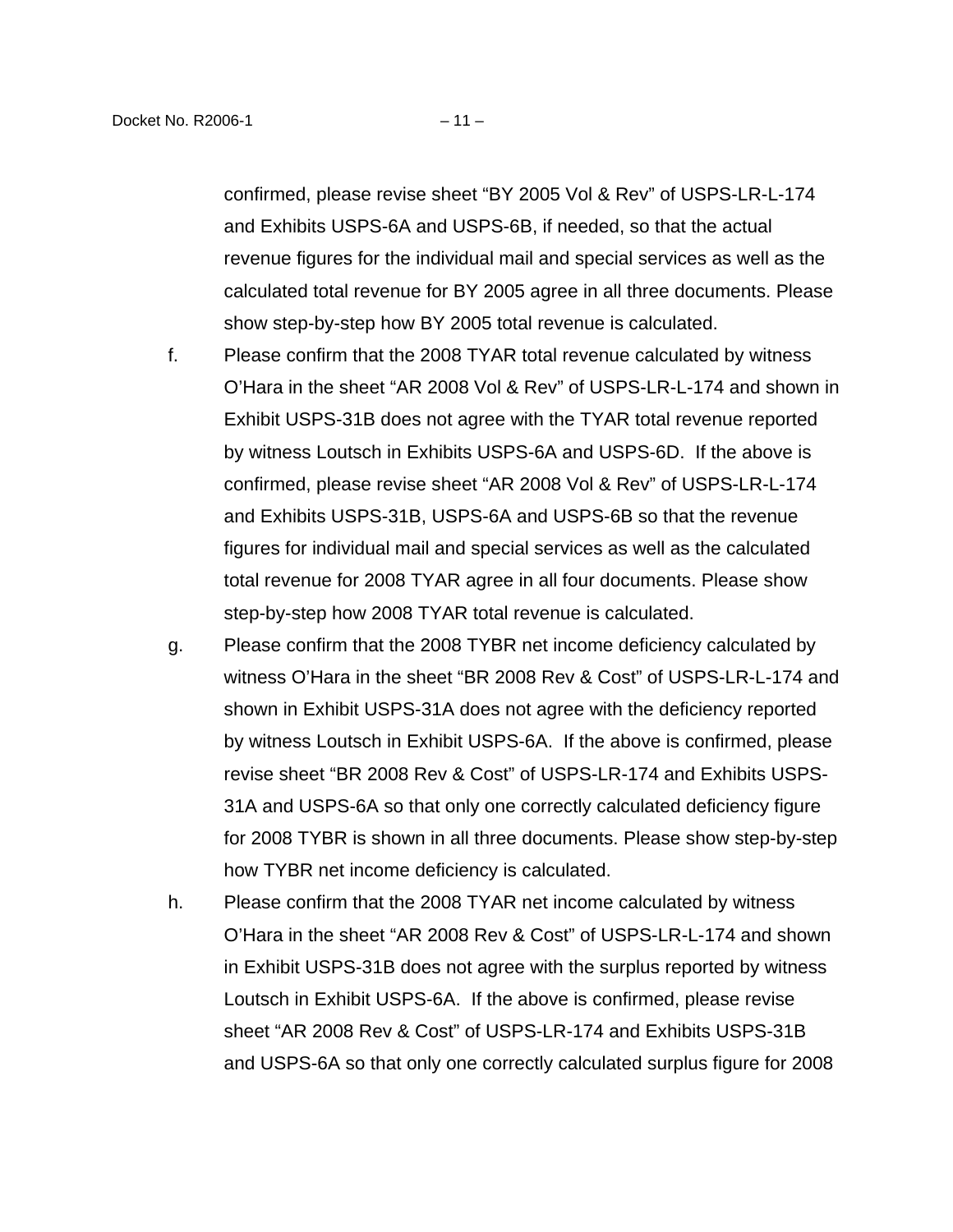TYAR is shown in all three documents. Please show step-by-step how 2008 TYAR net income is calculated.

- i. Currently, Exhibits USPS-31A through USPS-31E have been submitted as a PDF file. Please resubmit Exhibits USPS-31A through USPS-31E as electronic spreadsheets with the numerical entries electronically linked to or provide detailed citations to their sources.
- 13. In Docket No. R2005-1, witness Kelley testified that he determined the strata boundary for the sample of the two smaller sized strata in the 2002 City Carrier Street Time Study (CCSTS) according to the cum  $\sqrt{f}$  rule, and that the third stratum contained all ZIP Codes with more than 60 letter routes.<sup>[1](#page-11-0)</sup>
	- a. Were the same rules used to determine the strata boundaries in the 2004 Survey? If not, please explain the rules and statistical formulae used to determine strata boundaries.
	- b. Please populate the table provided in the Postal Service response to OCA/USPS-T16-3 with the corresponding values from the 2004 survey. That table had one column entitled "City Routes per ZIP Code" and six rows with number of routes increasing by increments of 10. The second column showed the frequency of City Routes corresponding to each row in column 1, and the third column showed the cum  $\sqrt{f}$  corresponding to each row in column 1.
- 14. In Docket No. R2005-1, witness Kelley (USPS-T-16) discussed the process by which the original CCSTS sample of 221 ZIP Codes was reduced to a final sample of 167 ZIP Codes. $^2$  $^2$  In the 2004 Survey, 122 ZIP Codes were presented as the final sample.

 $\overline{\phantom{a}}$  1 <sup>1</sup> Docket No. R2005-1, Direct Testimony of John Kelley on Behalf of the United States Postal Service, USPS-T-16, at 5.

<span id="page-11-1"></span><span id="page-11-0"></span> $^{2}$  *ld.* at 11-13.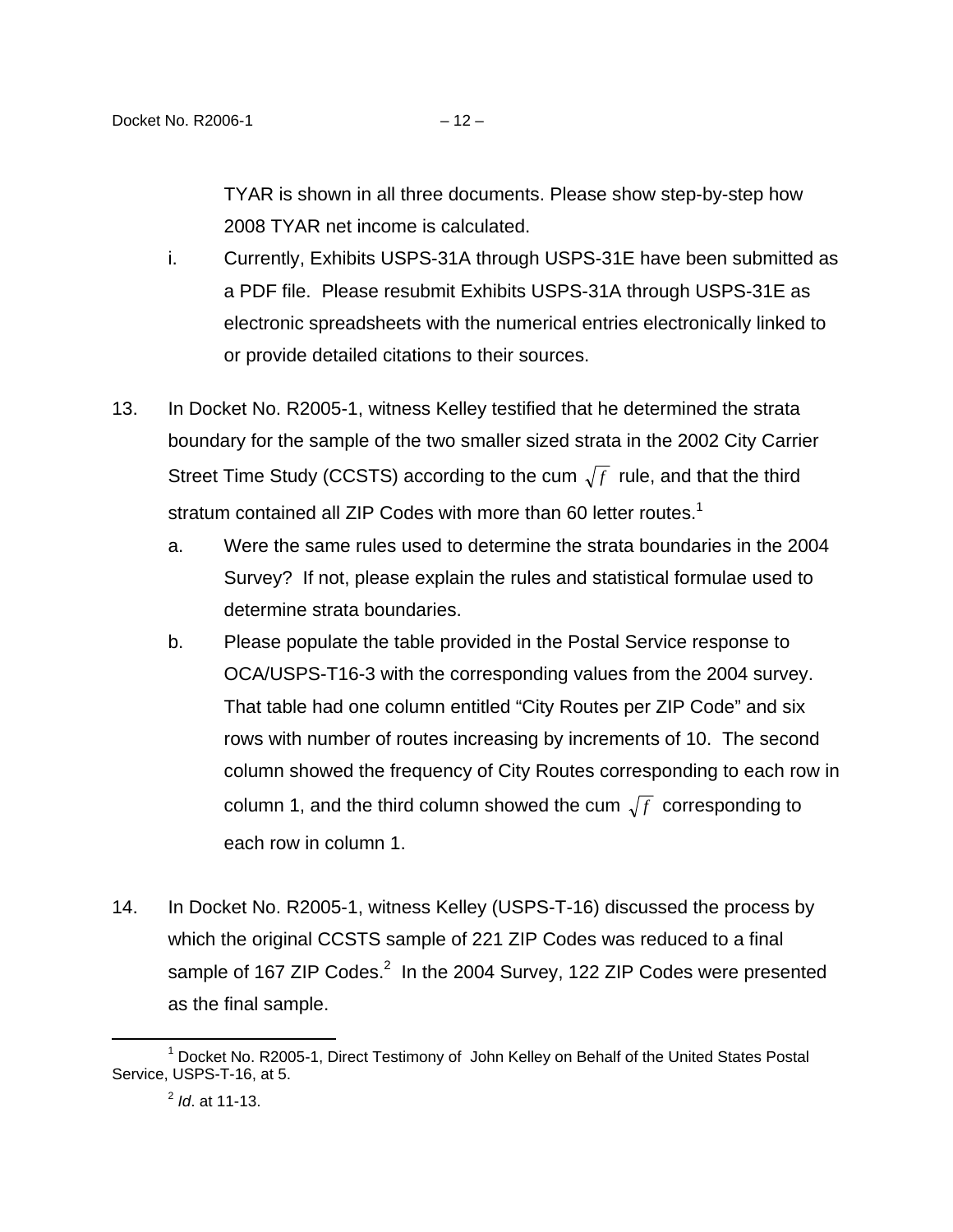- b. Was the 2004 Survey reduced from an initially larger optimal sample size? If so, discuss the methods by which the sample was reduced and the statistical implications of this reduction.
- 15. Please populate a table with each column calculated in the same manner as it was in response to OCA/USPS-T16-7, in Docket No. R2005-1, for DPS'd letters, cased letters, cased flats, sequenced mail, collection mail, small parcels, large parcels, and accountables.
- 16. LR-L-179.doc, found in USPS-LR-L-179, states on page 4 that "…time pool proportions were not calculated by delivery mode…."
	- a. Please confirm that all cells in USPS-LR-L-5, "CS06&7.XLS," worksheet entitled "Outputs to CRA," can be derived without reference to cell values from worksheets in this file that are differentiated according to delivery mode.
	- b. If you confirm, please match each value in USPS-LR-L-179, file "Street Costpools final.xls," worksheet 1, to the appropriate cells in USPS-LR-L-5, "CS06&7.XLS," to produce the file "Outputs to CRA" updated with appropriate values from the 2004 Survey.
	- c. If you do not confirm, please use data from the 2004 Survey to populate the cells contained in Docket No. R2005-1, USPS-LR-K-79, "MDCD.CPSUM.FINAL.xls," as requested in Presiding Officer's Information Request No.4, Question 5.b.
	- d. Please confirm that all cells in all files contained in USPS-LR-L-67 Revised can be derived without reference to any cells in USPS-LR-L-5, "CS06&7.XLS," that are currently differentiated according to delivery mode.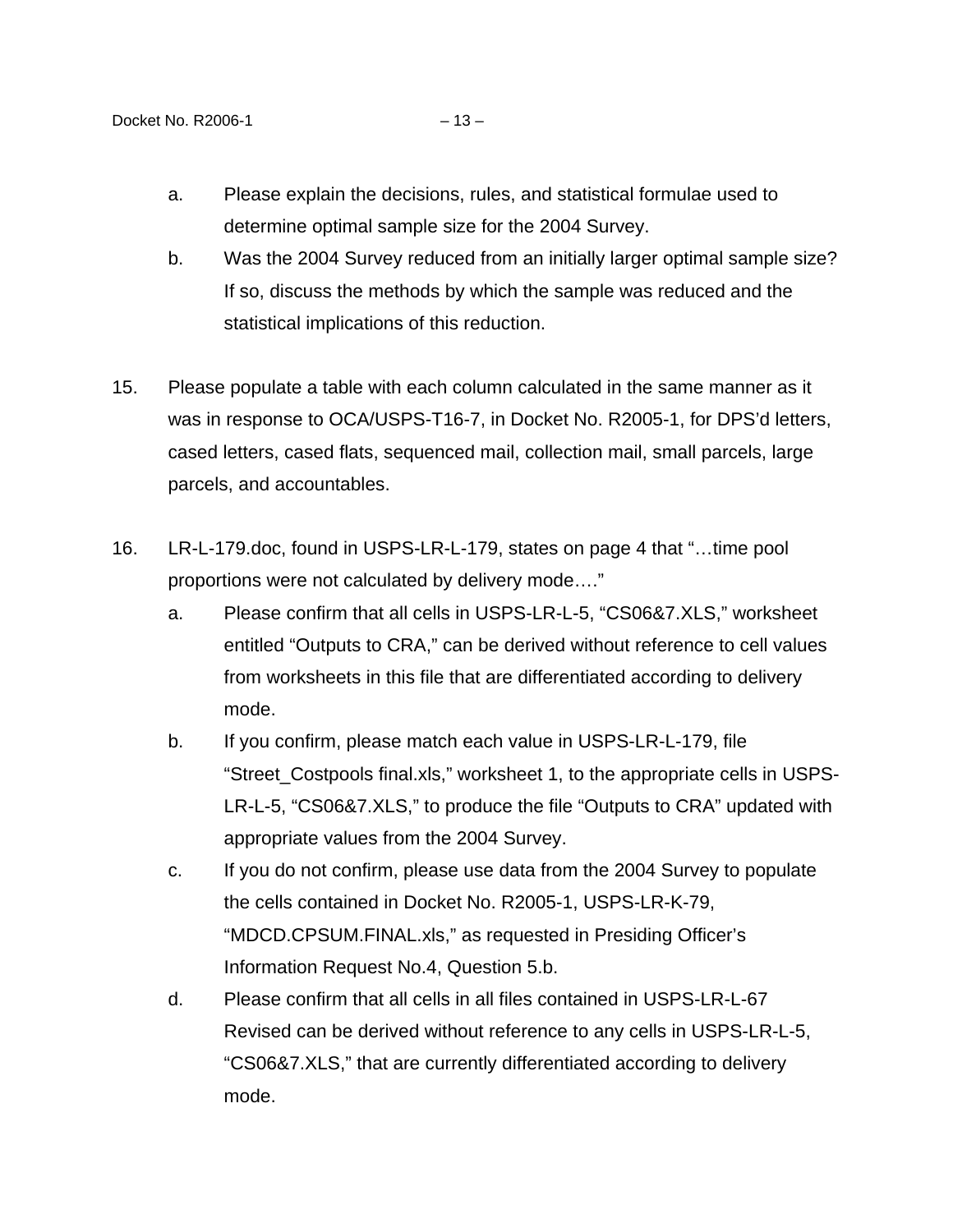- e. If you confirm, please match each value in USPS-LR-L-179, file "Street Costpools final.xls," worksheet 1, to the appropriate cells in the files contained in USPS-LR-L-67 Revised. If you do not confirm, please use data from the 2004 Survey to populate the cells contained in USPS-LR-K-79, "MDCD.CPSUM.FINAL.xls," as requested in Presiding Officer's Information Request No.4, Question 5.b.
- 17. Please refer to the SAS Log entitled "City Carrier Street Time Model.2004 data.variability equations.encrypted.log" in USPS-LR-L-180, where the text begins "Note: 36226 records were read from the infile PAVOL," yet four lines later, the log reads "[t]he data set work.pavol has 36224 observations…."
	- a. Please confirm that the file entitled "PAVolume.MaskedZips.xls," found in USPS-LR-L-179 is the source for file PAVolume.MaskedZips.prn.
	- b. Please confirm that PAVolume.MaskedZips.xls has 36226 observations.
	- c. Please confirm that the PAVolume.MaskedZips.xls does not contain an "XX" value for the variable rteno.
	- d. If you do not confirm, please identify which ZIP Code, date combination(s) contains a rteno value of "XX."
	- e. Please confirm that SAS would not create any missing observations for the term nrteno = 1\*rteno produced in the portion of "City Carrier Street Time Model.2004 data.variability equations.encrypted.log", line 1121, entitled "data pavol2."
	- f. If you do not confirm, please identify the ZIP Code, date, and rteno combination(s) for which SAS creates a missing value(s) for nrteno = 1\*rteno.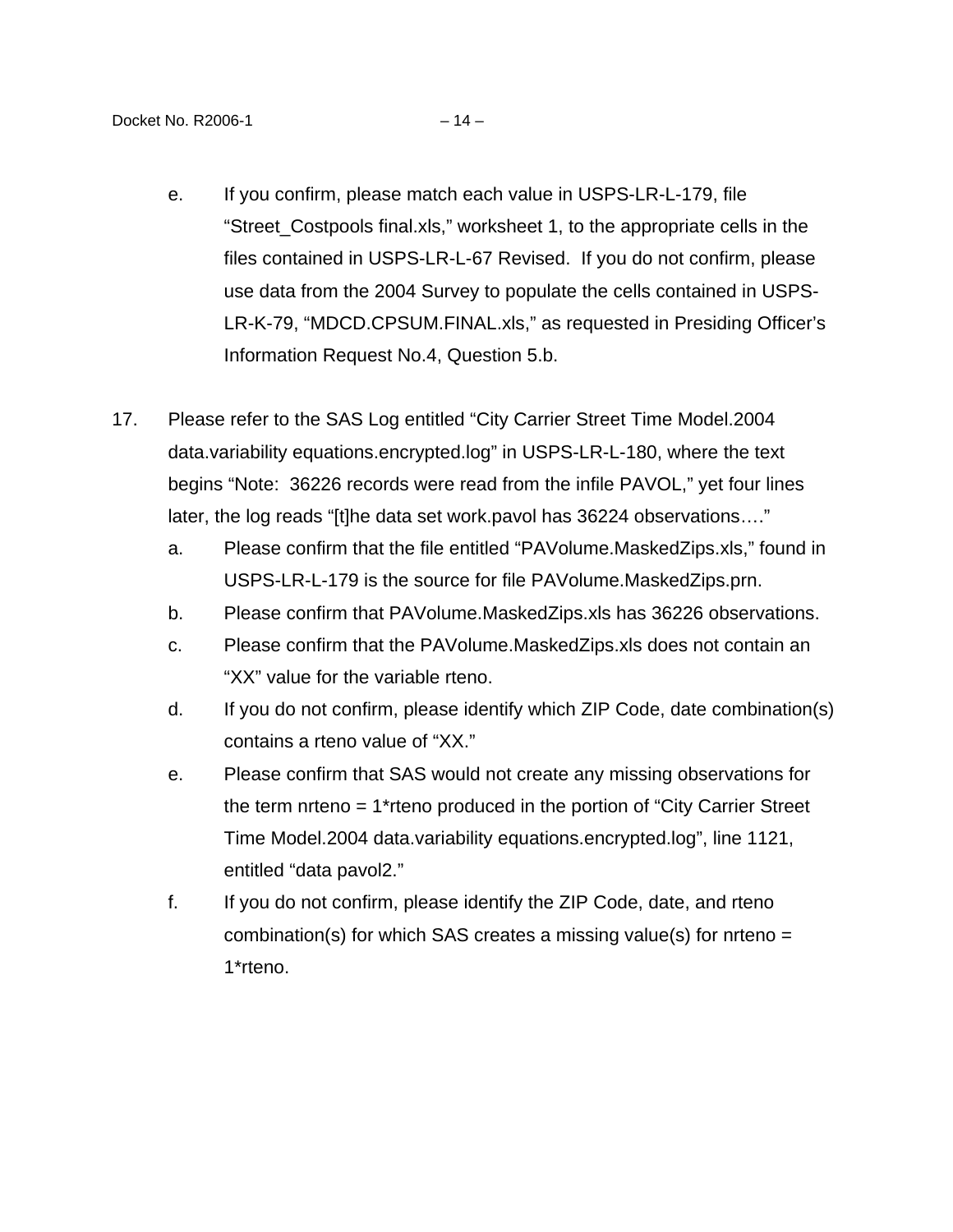- g. If you confirm either c. or e., please explain why the SAS log in the abovementioned file contains two fewer observations for the file entitled work.pavol1 than the infile PAVOL." Please identify the two observations deleted from PAVolume.MaskedZips.xls by ZIP Code, date, and rteno combination.
- 18. Please refer to USPS-LR-L-180, file "City Carrier Street Time Model.2004 data.variability equations.encrypted.sas." Please confirm whether the following are true:
	- a. the term "ldp\*mlet\*dp" in the pdelt calculation should, instead, be "ldp\*mlet\*mdp;"
	- b. the term "dens\*mdens" should also be included in this same calculation for the variable pdelt; and
	- c. if confirmed, please provide the corrected elasticities for each calculation of pdelt where these errors occurred.
- 19. The September 22, 2006 Response of Postal Service Witness Michael D. Bradley to Presiding Officer's Information Request No.4, Question 11, states "I thus eliminated just the cross product terms including possible deliveries." The Restricted Quadratic models witness Bradley performed in this response also include several variables that were not included in his USPS-T-14 testimony in Docket No. R2005-1.

This question requests the variabilities from a model most similar in form to the Restricted Quadratic model used in witness Bradley's July 6, 2005 Response of the United States Postal Service to Item 9 of Presiding Officer's Information Request No. 9, Docket No. R2005-1.

a. Please estimate the variabilities for letters, flats, sequenced mail, collection volume, and small parcels, by eliminating just the cross product terms including possible deliveries, from the first Full Quadratic Model